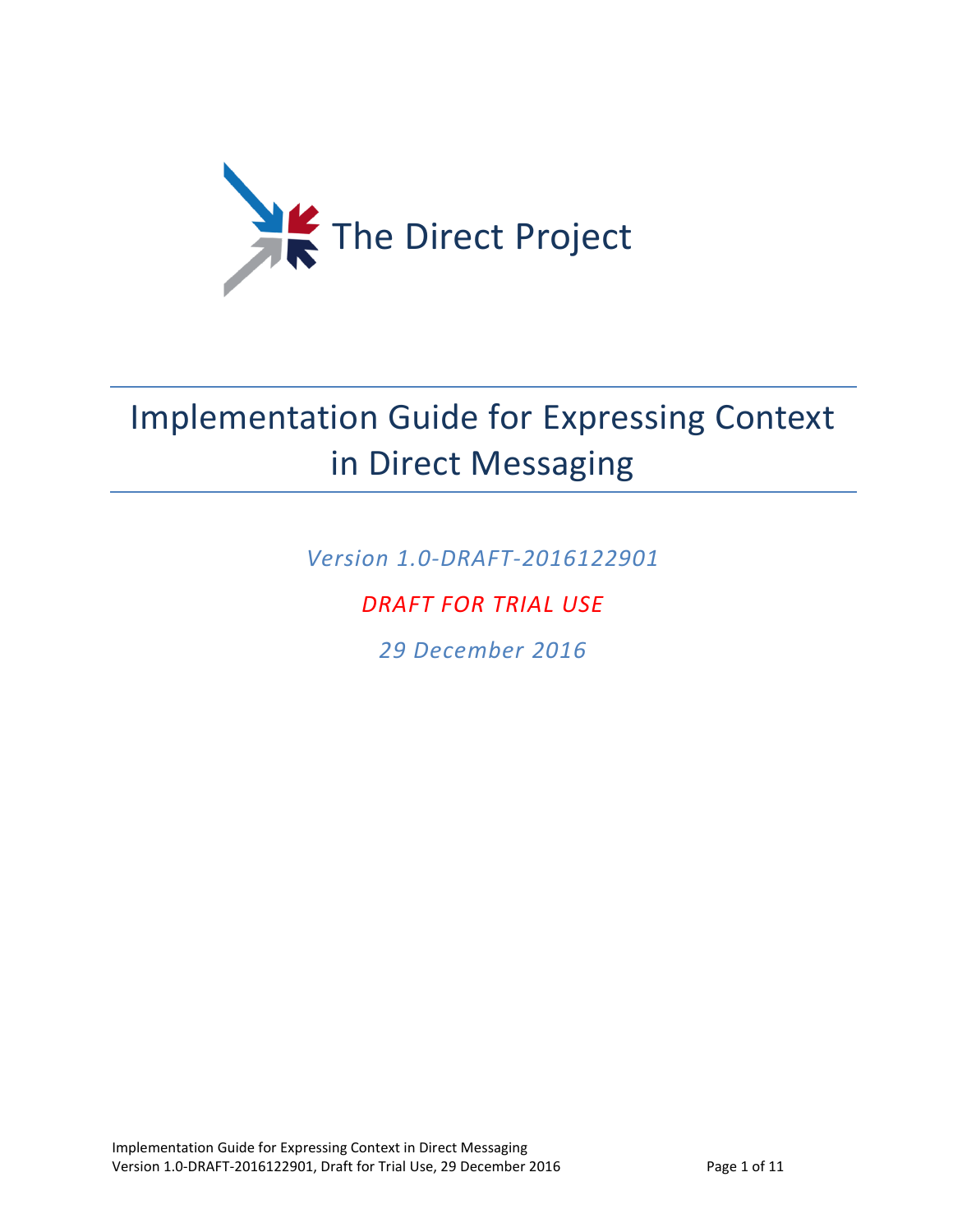#### **Contents**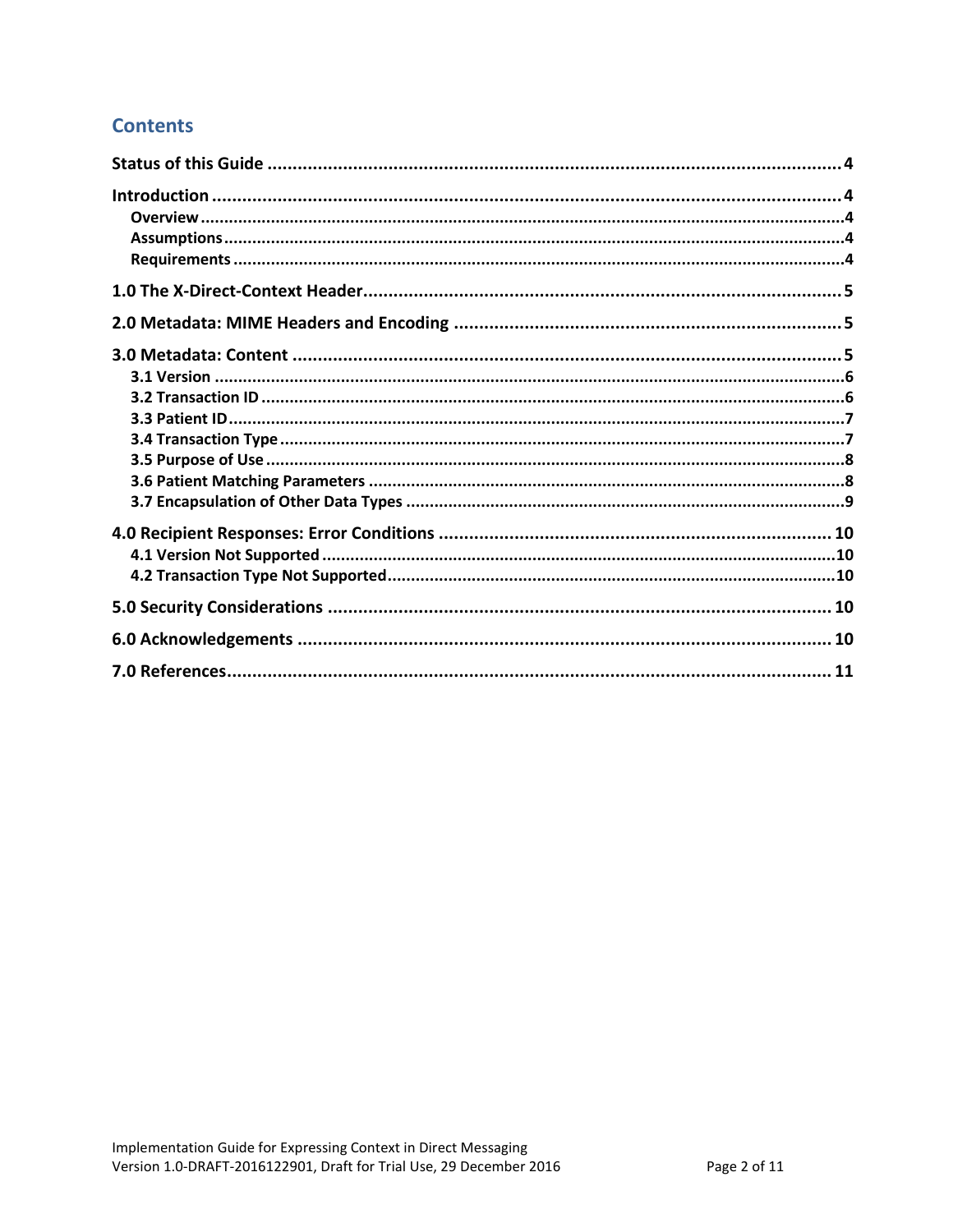### **Change Control**

| <b>Date</b> | <b>Version</b>                                   | <b>Description of changes</b>                                                                                                                                                                                                     |
|-------------|--------------------------------------------------|-----------------------------------------------------------------------------------------------------------------------------------------------------------------------------------------------------------------------------------|
| 06-20-2016  | 0.1                                              | <b>Initial Draft</b>                                                                                                                                                                                                              |
| 10-18-2016  | 1.0-DRAFT-<br>2016101801                         | Addresses feedback from Direct Project Implementers<br>Workgroup.                                                                                                                                                                 |
| 12-29-2016  | 1.0-DRAFT-<br>2016122901, Draft<br>for Trial Use | Incorporates final set of feedback from Direct Project<br>Implementers Workgroup (IWG) gathered in October<br>2016 meeting. Per IWG, this draft is offered for trial use<br>and additional feedback prior to further advancement. |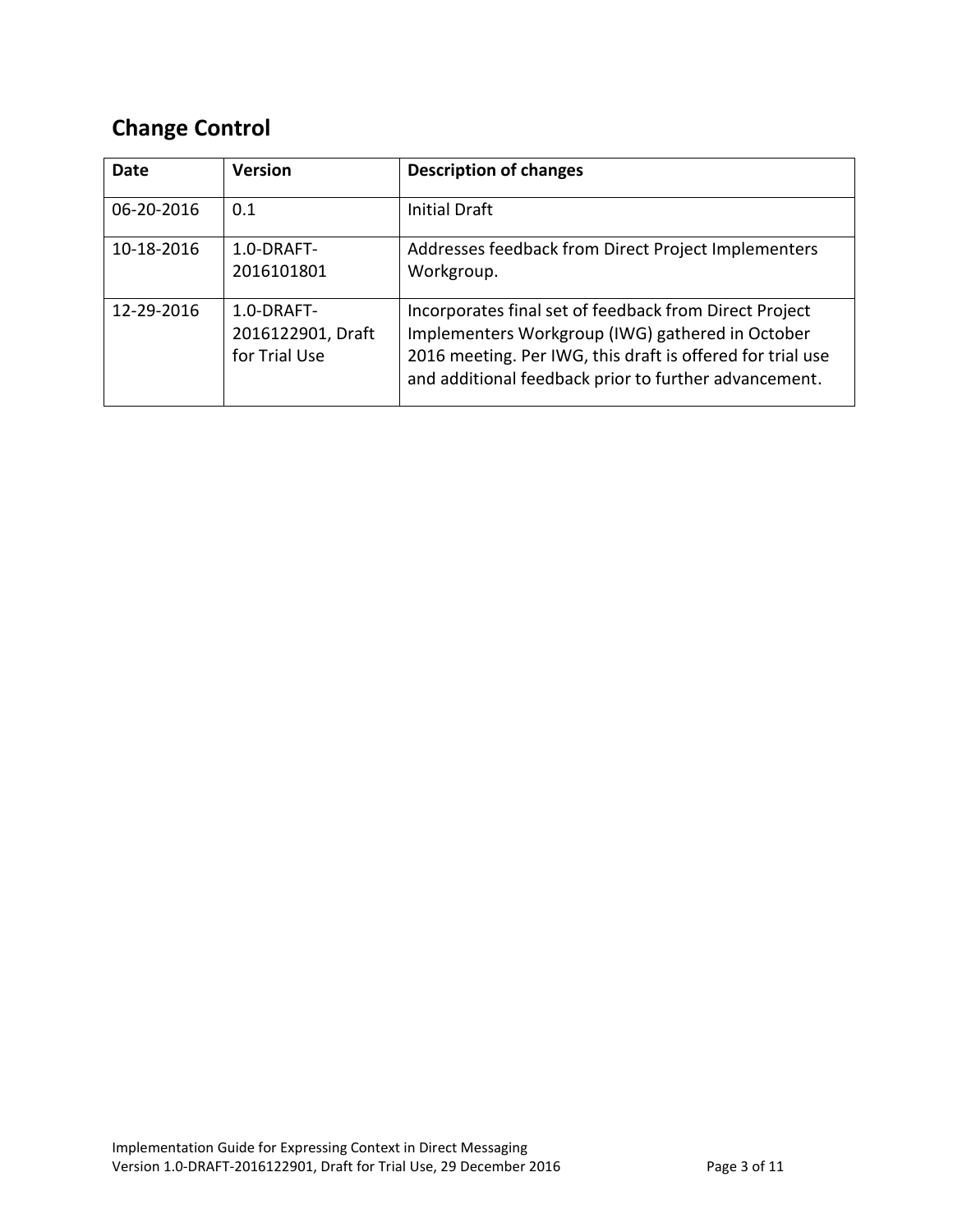# <span id="page-3-0"></span>**Status of this Guide**

This document is DRAFT and is offered FOR TRIAL USE.

### <span id="page-3-1"></span>**Introduction**

#### <span id="page-3-2"></span>**Overview**

This document defines an extensible mechanism to express the context of a Direct message exchange by providing a framework for the inclusion of contextual metadata by the message sender. Such metadata may be helpful for routing and processing of Direct messages, such as in cases where the payload format contains limited or no intrinsic metadata, or when the reason for the transmission may not be easily determined from the payload content.

The framework was designed so that the metadata could also be available to users of nonconforming applications in a human-readable format. A separate attachment containing the payload metadata was selected over a series of [RFC 822](http://tools.ietf.org/html/rfc822) headers, as such headers may not be as easily viewed by all Mail User Agents (MUAs). Similarly, human-readable metadata parameters and values were selected over Object Identifiers (OIDs) or other non-human-readable representations.

#### <span id="page-3-3"></span>**Assumptions**

It is assumed that any Direct message (including any mail system reports such as Delivery Status Notifications), header, or attachment described in this document conforms to the requirements of Direct Project's *[Applicability Statement for Secure Health Transport v1.2](http://wiki.directproject.org/file/view/Applicability+Statement+for+Secure+Health+Transport+v1.2.pdf)*, referred to as "*[Applicability Statement](http://wiki.directproject.org/file/view/Applicability+Statement+for+Secure+Health+Transport+v1.2.pdf)*" in subsequent sections.

#### <span id="page-3-4"></span>**Requirements**

The key words "MUST", "MUST NOT", "REQUIRED", "SHALL", "SHALL NOT", "SHOULD", "SHOULD NOT", "RECOMMENDED", "MAY", and "OPTIONAL" in this document are to be interpreted as described in [RFC 2119.](http://tools.ietf.org/html/rfc2119)

An implementation is not compliant if it fails to satisfy one or more of the MUST, SHALL, or REQUIRED level requirements for the protocols it implements. An implementation that satisfies all the MUST, SHALL, or REQUIRED level and all the SHOULD level requirements for its protocols is said to be "unconditionally compliant"; one that satisfies all the MUST, SHALL, or REQUIRED level requirements but not all the SHOULD level requirements for its protocols is said to be "conditionally compliant."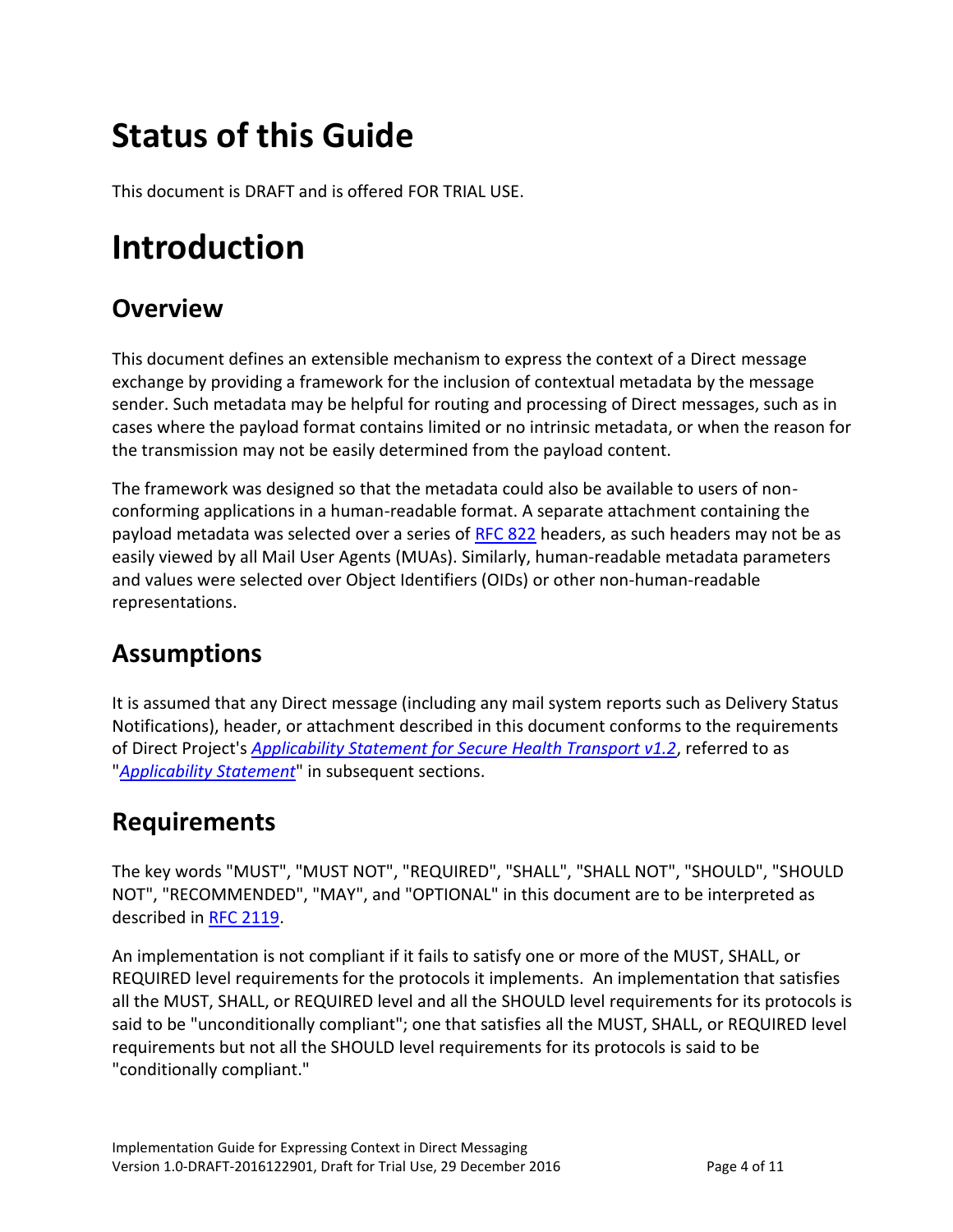In addition, annotations called "*Implementation Note*:" are used to provide additional clarification to implementers. These are non-normative and provided for clarification and informational purposes only.

### <span id="page-4-0"></span>**1.0 The X-Direct-Context Header**

A sending system SHALL indicate its conformance to this guide by including the following header with the [RFC 822](http://tools.ietf.org/html/rfc822) headers of the Health Content Container (as defined by the *[Applicability](http://wiki.directproject.org/file/view/Applicability+Statement+for+Secure+Health+Transport+v1.2.pdf)  [Statement](http://wiki.directproject.org/file/view/Applicability+Statement+for+Secure+Health+Transport+v1.2.pdf)*:

```
X-Direct-Context: <cid-identifier>
```
The MIME body of the conforming Health Content Container SHALL be a MIME multipart container. The cid-identifier in the X-Direct-Context header SHALL correspond to the value of a Content-ID header of the MIME part that contains the Metadata attachment (see [Section 2.0](#page-4-1) of this document), as per [RFC 2045.](http://tools.ietf.org/html/rfc2045) The MIME part referenced by the Content-ID header SHALL NOT be nested within another MIME multipart container. Only a single context is permitted per message. When multiple attachments are included by a sender, the same context SHALL apply to all attachments.

# <span id="page-4-1"></span>**2.0 Metadata: MIME Headers and Encoding**

A sending system SHALL include an attachment within a conforming Direct message that contains the payload metadata. This MIME part shall be identified by a Content-ID header field with a value equal to the cid-identifier specified in the X-Direct-Context header as defined in [Section 1.0](#page-4-0) of this document.

In order to permit implementations that do not conform to this guide to provide the metadata in a human readable form to operators, the MIME part MUST contain the following headers:

```
Content-Type: text/plain
Content-ID: <cid-identifier>
Content-Disposition: attachment; filename=metadata.txt
```
Line breaks in this attachment must by canonicalized to <CR><LF> in accordance with the relevant RFCs. If the attachment contains any 8-bit-wide words (such as with the use of certain UTF-8 characters), an appropriate content encoding MUST be applied.

# <span id="page-4-2"></span>**3.0 Metadata: Content**

The content of the metadata attachment SHALL be structured as a series of one or more metadata elements expressed as parameter/value pairs, separated by line breaks, as defined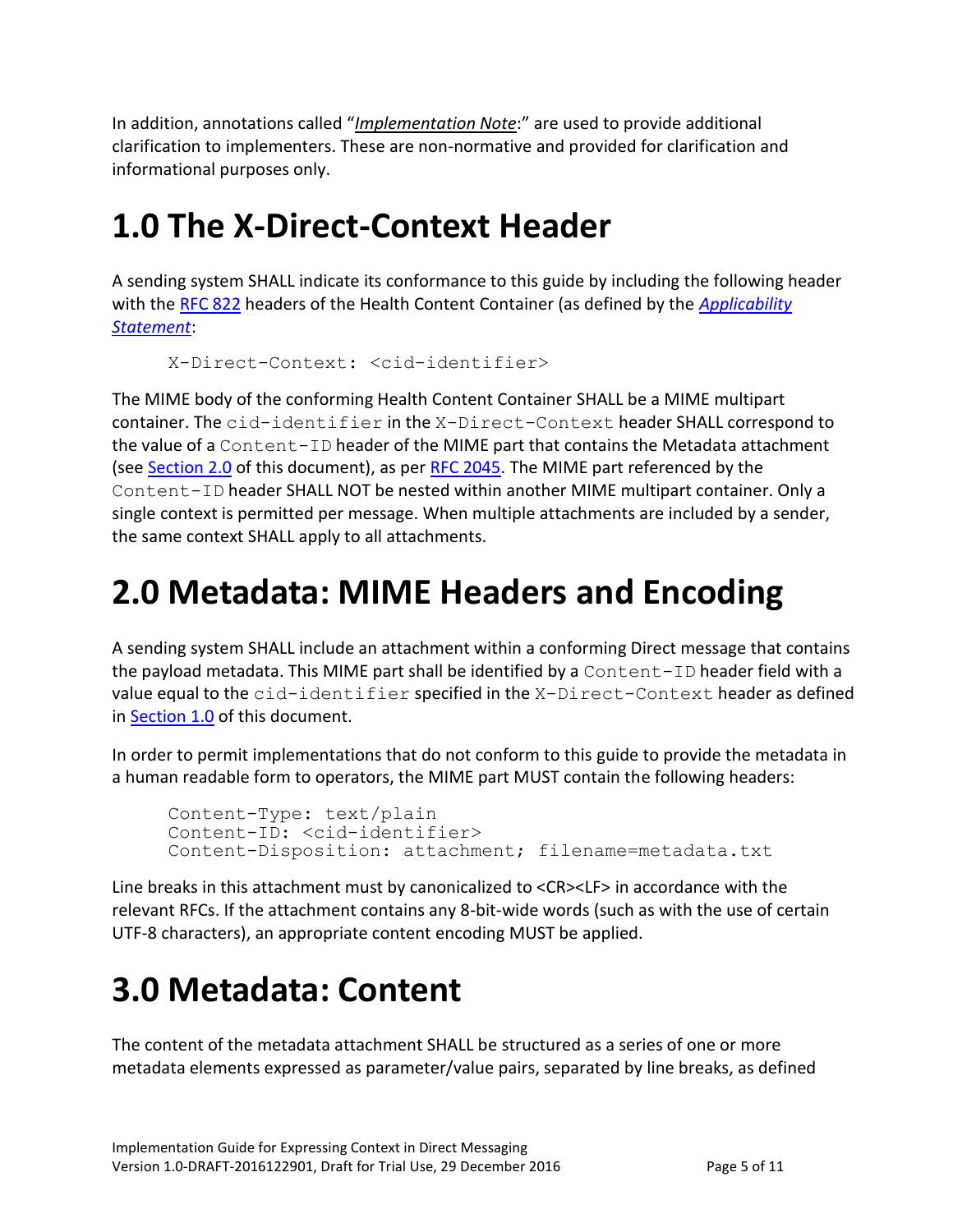further in the following subsections. Lines that begin with whitespace shall be treated as continuations of the preceding line. The ABNF notation used in this guide conforms to [RFC 5234.](http://tools.ietf.org/html/rfc5234)

```
metadata = 1*(metadata-element CRIF))metadata-element = metadata-parameter ":" metadata-value
metadata-parameter = <printable ASCII characters other than 
whitespace and ":">
metadata-value = <printable ASCII characters with additional 
restrictions as appropriate for each header; leading or 
trailing whitespace is ignored>
```
Each metadata parameter MAY specify additional requirements for allowed metadata values, and MAY specify cardinality requirements on the parameter itself. Metadata parameter names are case-insensitive. Metadata values are case-insensitive, unless specified otherwise in this guide. All metadata-elements listed below are OPTIONAL, unless otherwise specified.

A conforming system MUST understand the version-element, and MUST conform to any requirements below where metadata must be echoed in response messages. Otherwise, a receiving system MAY use the enclosed metadata in any manner it chooses, including ignoring the metadata or subsets of the metadata.

#### <span id="page-5-0"></span>**3.1 Version**

```
version-element = "version:" version-identifier
version-identifier = "1.0"
```
The metadata MUST include one version-element. Future versions of this document that introduce new functionality that is not backwards compatible with this version SHALL increase the numeric value of the version-identifier.

### <span id="page-5-1"></span>**3.2 Transaction ID**

```
id-element = "id:" unique-identifier
```
The id-element defines a unique and persistent identifier assigned by the originating party to uniquely identify a sequence of related transactions, such as a query and response or an order for a diagnostic test and its result. This  $id$ -element also correlates any error reporting or required acknowledgments when this is not already encapsulated in the message content. The uniqueidentifier MAY be the same as the Message-ID of the message if appropriate. Only one id-element is permitted in the metadata. When responding to a message that contains this element, the same id-element SHALL be included in the response metadata.

Examples:

- id: <2142848@direct.example.com>
- id: 2ba8a9a1-0f59-4688-b818-67930ae26979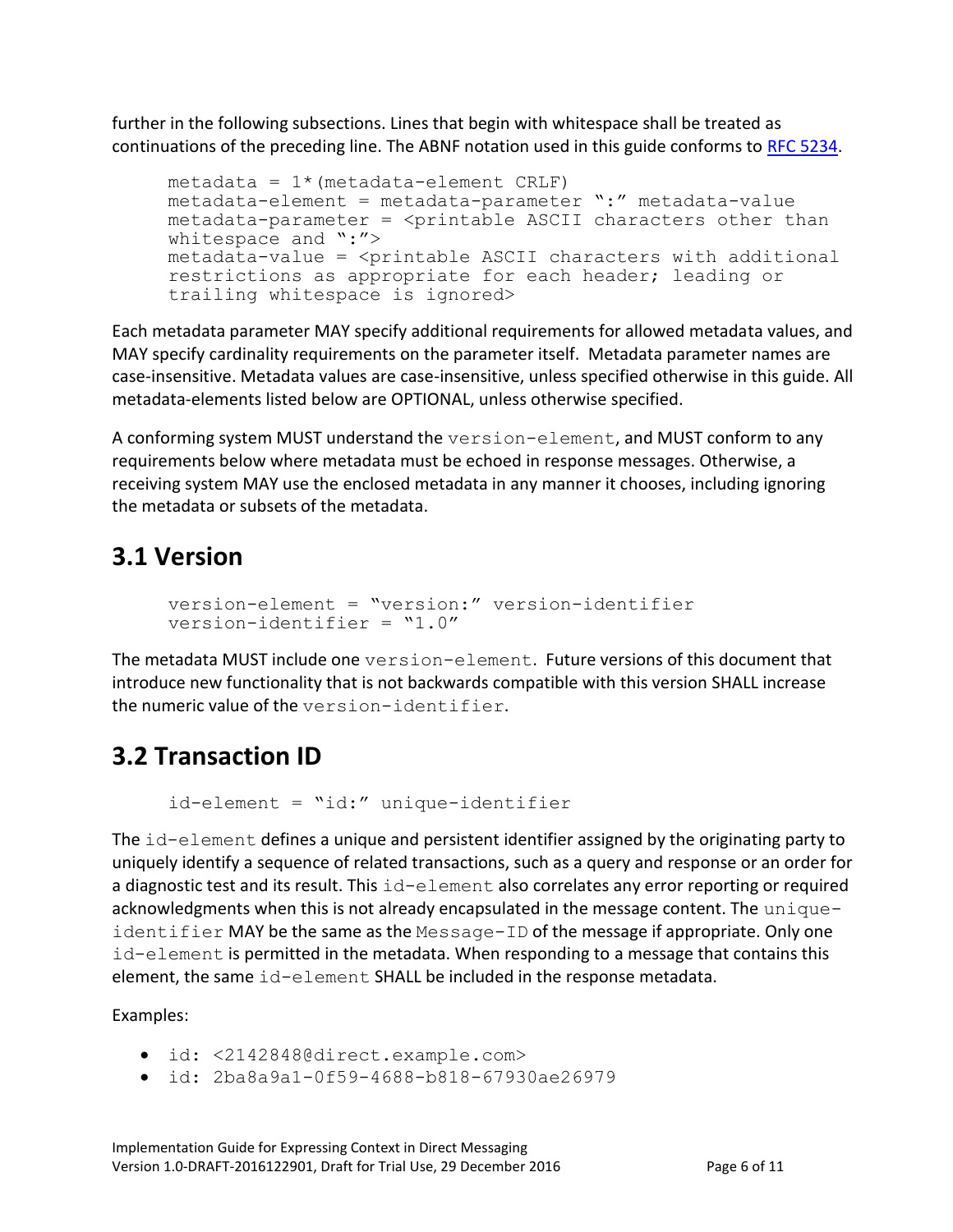#### <span id="page-6-0"></span>**3.3 Patient ID**

```
patient-id-element = "patient-id:" pid-instance *(";" pid-
instance)
pid-instance = pid-context ":" local-patient-id
pid-context = <Assigning Authority Domain ID or UUID as 
described in text below>
local-patient-id = <printable ASCII characters other than 
whitespace and ";">
```
The sender of a Direct message who wishes to identify the patient identifier in its local context SHALL construct a pid-instance using its unique Assigning Authority OID and its local patient identifier. The  $pid$ -context value is a globally unique value for each issuer of patient identifiers. If the sender has an Assigning Authority Domain ID (AA) that it uses for transactions under the Integrating the Healthcare Enterprise Information Technology Infrastructure Technical Framework (IHE ITI TF), then the sender SHOULD use that ID as the pid-context. If such an AA is not used, then the sender MUST use a Name-Based Universally Unique Identifier (UUID) as defined in Section 4.3 of [RFC 4122](http://tools.ietf.org/html/rfc4122) using the sender's Direct Address or Direct Domain as the input, with the resulting 16 octet UUID value expressed as an unsigned integer as the final value of an OID in the 2.25 OID arc (e.g., a UUID with an unsigned integer value of 123456789 would be expressed as 2.25.123456789). At most one patient-id-element is permitted in the metadata. All pid-instances are intended to represent the same patient in the corresponding pid-context, thus each context may correspond to at most one patient. Only one pid-instance is permitted per pid-context, i.e. a pid-context MUST NOT appear more than once in a single patient-id-element. A party MAY add, modify, or remove its own pid-instance when constructing the patient-id-element in responses. Otherwise, each pid-instance included in an incoming message MUST be included in the response. Each participant SHOULD include its preferred patient identifier as its  $local$ patient-id.

Example:

patient-id: 2.16.840.1.113883.19.999999:123456; 2.16.840.1.113883.19.888888:75774

#### <span id="page-6-1"></span>**3.4 Transaction Type**

```
type-element = "type:" category "/" action
category = "laboratory"
     / "radiology"
     / "pharmacy"
     / "referral"
    / "general"
action = "order"/ "report"
     / "result"
     / "query"
```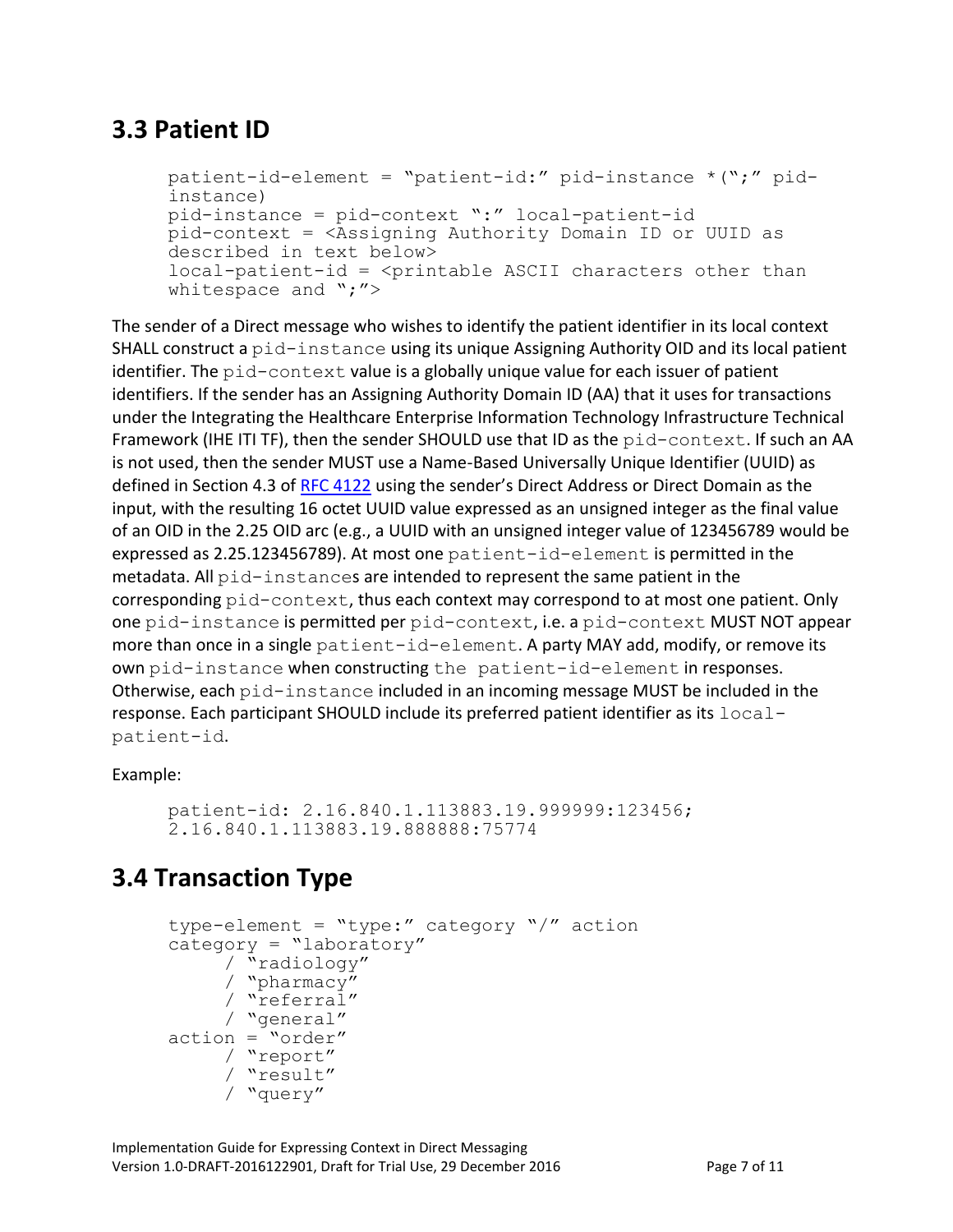```
/ "response"
/ "notification"
```
When a type-element is included in the metadata, the action is intended to identify the role of the message sender in the transaction sequence, i.e., a query action would generally be followed by a response action.

Example:

```
type: radiology/report
```
*Implementation Note:* For the purpose of trial use of the type-element, the above vocabulary for category and action values is intended to be normative, i.e., other values are not permitted. It is expected that additional useful category and/or action values will be identified by the Direct community during the trial use of this guide and that proposed modifications to the above value sets will be evaluated during the next update to this document.

#### <span id="page-7-0"></span>**3.5 Purpose of Use**

```
purpose-element = "purpose:" purpose-name
purpose name = "treatment" / "payment" / "operations" / 
"emergency" / "research"
```
When a message sender requests the disclosure of healthcare information from the recipient, the purpose-element identifies the purpose for which the sender will use the disclosed information.

#### <span id="page-7-1"></span>**3.6 Patient Matching Parameters**

```
patient-data-element = "patient:" patient-attribute *(";" 
patient-attribute)
patient-attribute = patient-parameter "=" patient-parameter-
value
patient-parameter = "givenName" 
    / "surname" 
     / "middleName"
     / "dateOfBirth" 
     / "gender" 
     / "socialSecurityNumber" 
     / "telephoneNumber" 
     / "streetAddress"
     / "postalCode" 
pattern-parameter-value = <br/>based on patient-parameter, see
text below for additional details and restrictions>
```
Both the patient-parameter and patient-parameter-value are case insensitive. The patient-parameter-value format is defined based on the patient-parameter and MUST NOT contain the ";", CR, or LF characters. Contiguous whitespace MUST be treated as a single space. Leading and trailing whitespace MUST be ignored. A patient-parameter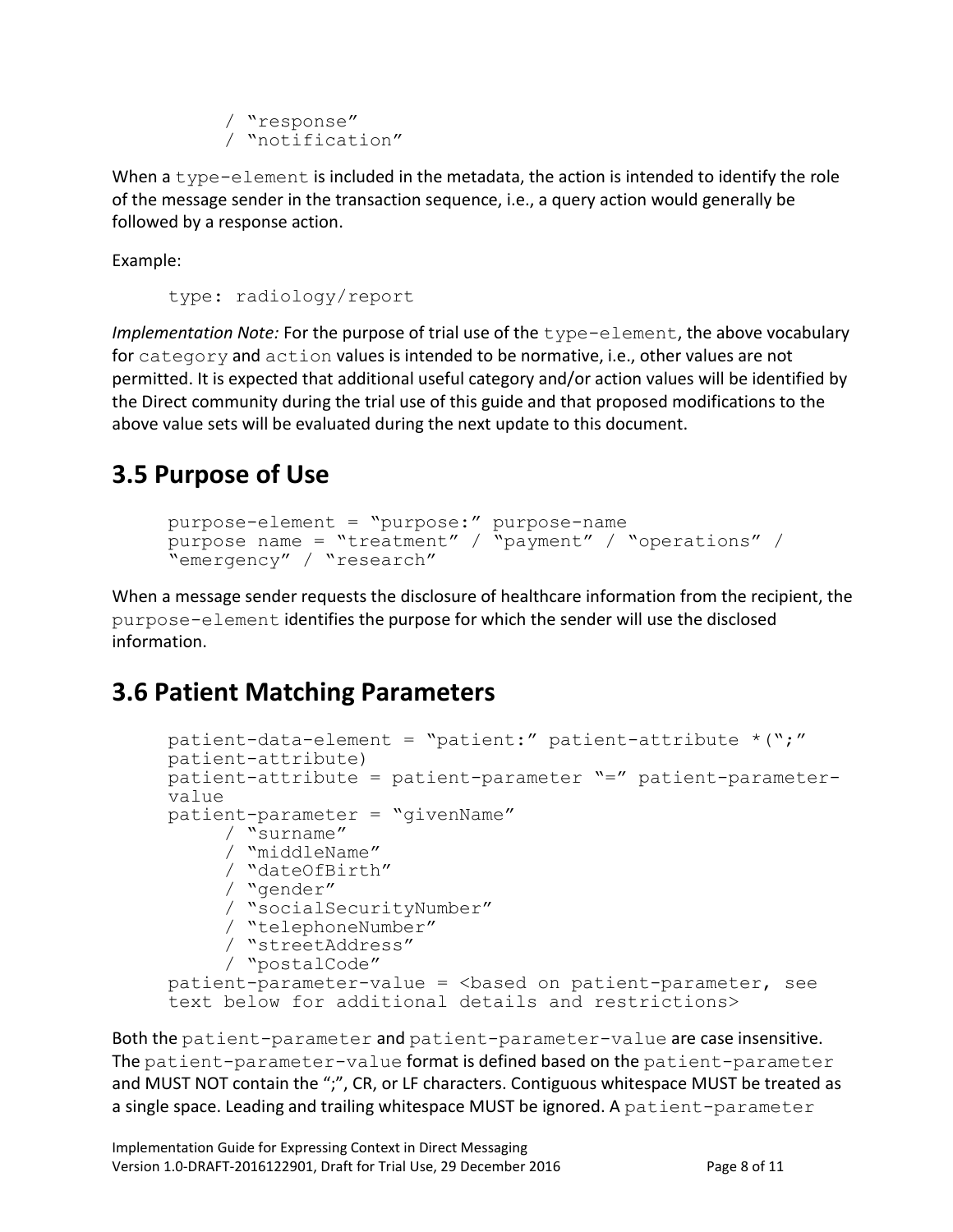MUST NOT appear more than once in the patient-data-element. When a parameter is included, the following additional requirements apply:

- dateOfBirth: MUST be in YYYY-MM-DD or YYYY format (if month/day are unknown)
- socialSecurityNumber: MUST contain 9 digits or last 4 digits; MAY include hyphens
- telephoneNumber: MUST contain 10 digits, including area code; MAY include parentheses or hyphens
- postalCode: MUST contain 5 digit or 9 digit zip code; MAY include a hyphen
- middleName: MUST contain middle name or first letter of middle name; MAY include first letter plus a period.

Example:

```
patient: givenName=John; surname=Doe; dateOfBirth=1961-12-31
```
This metadata is included to facilitate patient matching by the recipient when the recipient's patient identifier is not known to the sender. The recipient MAY disregard any characters in the parameter values that are classified under the "MAY" clauses above, e.g., parentheses in a telephone number. If a patient-id-element is included for the recipient's domain, the recipient SHOULD disregard the patient-data-element.

### <span id="page-8-0"></span>**3.7 Encapsulation of Other Data Types**

```
encapsulation-element = "encapsulation:" encapsulated-
message-type
encapsulated-message-type = "http" / "hl7v2"
```
This metadata element MUST be included when Direct is used as a transport to encapsulate other message types such as an HTTP request or response, or HL7 v2 message or acknowledgement.

The encapsulated-message-type "http" MUST be used for encapsulated HTTP RESTful transactions such as with HL7 Fast Healthcare Interoperability Resources (FHIR) or encapsulated HTTP SOAP transactions such as transactions defined by the Integrating the Healthcare Enterprise (IHE) IT Infrastructure Technical Framework. The encapsulated-message-type "hl7v2" MUST be used for encapsulated HL7 V2 transactions.

To encapsulate an HTTP transaction or its response, the HTTP headers and, if applicable, any POST data or other content SHALL be included in one or more separate attachments with the MIME type of application/x-direct-encapsulated+http. To encapsulate an HL7 V2 message or its response, the HL7 V2 message data SHALL be included in one or more separate attachments with MIME type of application/x-direct-encapsulated+hl7v2. Encapsulated HL7 V2 messages SHALL NOT include any control codes required by the HL7 V2 low level protocol (LLP).

When more than one encapsulated message is included by the sender, the recipient MUST process the attachments in the order that the corresponding MIME attachments were included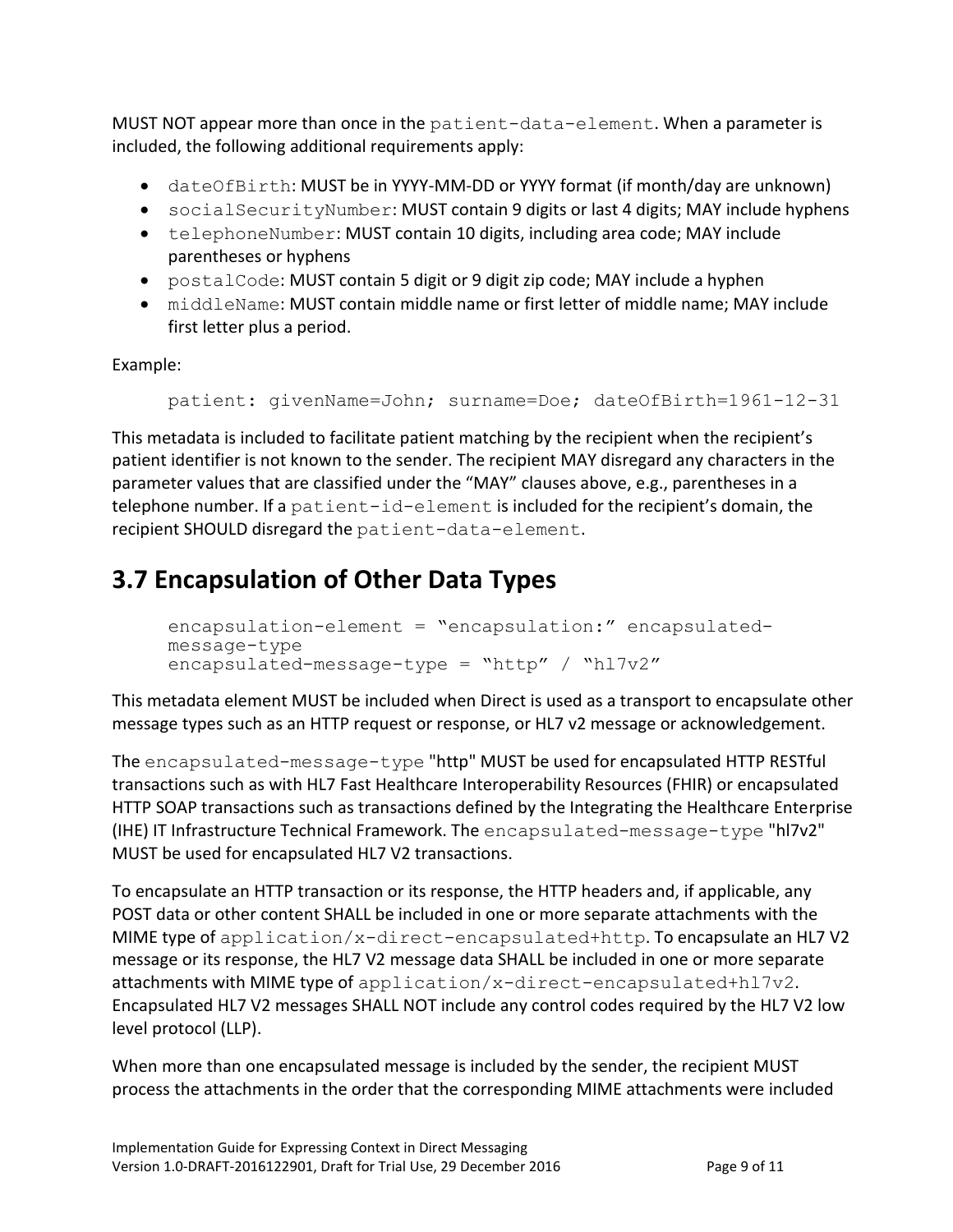by the sender. A recipient MUST process each encapsulated message even if an earlier message results in an error, and MUST include the encapsulated responses in the same order in the response message. Thus, the sender MUST NOT assemble a sequence of attachments where the message encapsulated in one attachment depends upon or assumes the successful processing of an earlier attachment in the sequence. If the assembled responses would exceed a sender's outgoing message size limits, the sender MAY send a failure message instead.

This guide does not provide a mechanism to insert the results of one encapsulated transaction into the next encapsulated transaction when multiple transactions are included in a single message.

### <span id="page-9-0"></span>**4.0 Recipient Responses: Error Conditions**

### <span id="page-9-1"></span>**4.1 Version Not Supported**

A conforming system MAY reject a message when the metadata version-identifier specified by the sender is not supported by returning a Delivery Status Notification (DSN) with action-value of failed and status-code of "5.3.3" (indicating "System not capable of selected features").

### <span id="page-9-2"></span>**4.2 Transaction Type Not Supported**

A conforming system MAY reject a message when the transaction type specified by the sender is not supported by the receiving endpoint by returning a Delivery Status Notification (DSN) with action-value of failed and status-code of "5.3.3" (indicating "System not capable of selected features"). For example, an immunization registry endpoint MAY reject a message when the context includes a type-element of "type: radiology/order".

### <span id="page-9-3"></span>**5.0 Security Considerations**

In addition to the security considerations described in the *[Applicability Statement](http://wiki.directproject.org/file/view/Applicability+Statement+for+Secure+Health+Transport+v1.2.pdf)*, implementers should consider security and privacy issues related to patient matching accuracy based on the available metadata.

# <span id="page-9-4"></span>**6.0 Acknowledgements**

This document was written by the [Direct Project Implementers Workgroup.](http://wiki.directproject.org/Implementers+Workgroup)

Editors: Luis Maas and John Hall